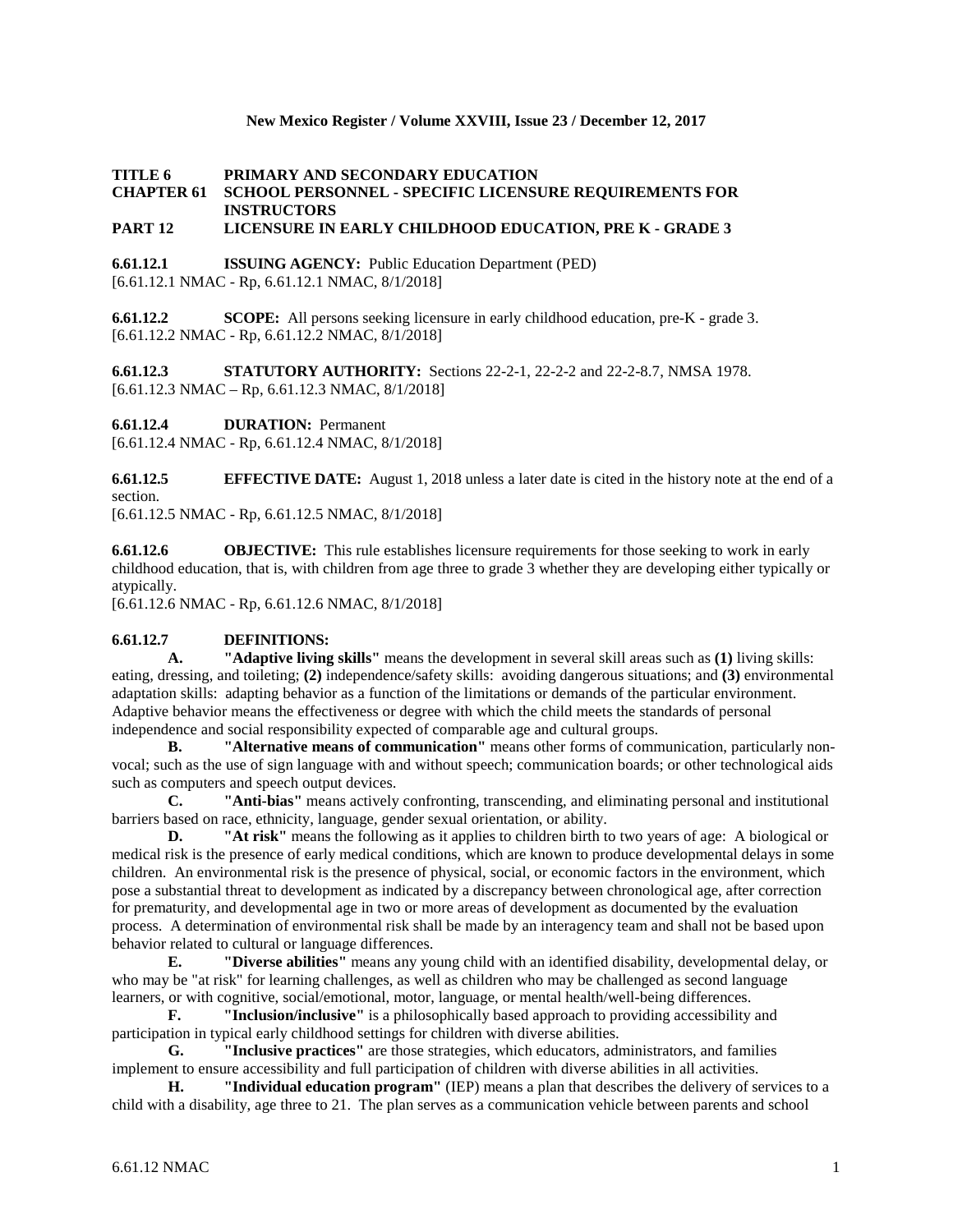personnel and enables them, as equal participants, to decide jointly what the child's needs are, what services will be provided to meet those needs, what the anticipated outcomes may be, and how the child's progress towards meeting the projected outcomes will be evaluated.

**I. "Individualized family service plan"** (IFSP) means a plan that describes the delivery of services to a child with a developmental delay or at risk for a developmental delay, birth to two years of age, and the child's family. Components of the plan include a statement describing the child's level of functioning in developmental areas; major outcomes including criteria, procedures, and timelines to determine the degree of progress and revision of the plan; specific services needed to achieve outcomes, other services needed by the child and family, name of service coordinator, a transition plan, and an optional statement of family concerns, priorities and resources.

**J. "Integrated curriculum"** means an approach to curriculum that recognizes that content areas in instruction are naturally interrelated, as they are in real life experiences. In the resulting integrated curriculum, learning is regarded as a process rather than a collection of facts. Learning about math, science, social studies, health, and other content areas are all connected through meaningful activities.

**K. "Intervention strategies"** means various techniques utilized in teaching a child a particular skill such as physical or verbal prompts and cues, visual aids, modeling, imitation, repetition, task analysis, environmental or stimulus prompts and cues. These strategies are attempts to facilitate learning when the presentation of information or the arrangement of an environment is insufficient in assisting the developmental learning process. The proper design of intervention strategies requires careful observation, individualization, and data keeping. The goal of this approach is to systematically fade the particular technique utilized as the child demonstrates abilities to practice, initiate, and generalize the skill.

**L. "Least restrictive environment"** is that environment which all children are most generally found in a public education setting (i.e., general education classroom). Children with identified disabilities are to have access to the general education curriculum and have the opportunity to participate fully with their peers without disabilities to the maximum extent possible. Supports may be necessary for the "least restrictive environment" to be most successful.

**M.** "**Variations across cultures/cultural diversity"** means the curriculum, environment, and learning materials are reflective of distinct groups that may differ from one another physically, socially, and culturally.

**N. "A highly qualified beginning early childhood teacher"**, under this rule, means a teacher who is fully qualified for teaching children from age three to grade 3, who is new to the profession, who has pursued a standard route to licensure, and who:

**(1)** meets the requirements for early childhood pre K - grade 3 licensure in Subsections A or B of 6.61.12.8 NMAC, and

**(2)** has no licensure requirements waived on an emergency or temporary basis, or for any other reason, and

**(3)** has passed all applicable teacher-testing requirements for licensure in 6.60.5.8 NMAC. [6.61.12.7 NMAC - Rp, 6.61.12.7 NMAC, 8/1/2018]

**6.61.12.8 REQUIREMENTS:** All persons who perform instructional services in early childhood education (i.e., age three to grade 3) as defined in this rule in public schools or in those special state-supported schools within state agencies must hold valid standard licensure in early childhood education issued by the PED:

**A.** persons seeking licensure in early childhood education pursuant to the provisions of this rule shall meet the following requirements:

**(1)** possess a bachelor's degree from a regionally accredited college or university and including, for those students first entering a college or university beginning in the fall of 2017, the following:

- **(a)** nine semester hours in communication
- **(b)** six semester hours in mathematics
- **(c)** eight semester hours in laboratory science
- **(d)** nine semester hours in social and behavioral science
- **(e)** nine semester hours in humanities and fine arts; and

**(2)** earn 45 semester credits of professional education coursework at a regionally accredited college or university in an early childhood education program approved by the PED in the competencies identified in 6.61.12.10 NMAC, and

**(3)** earn a minimum of 15 semester hours, six of which would be practicum or supervised field experience and nine semester hours of student teaching component in early childhood education for one of the following age ranges: age three to grade 3 with children who are developing either typically or atypically; and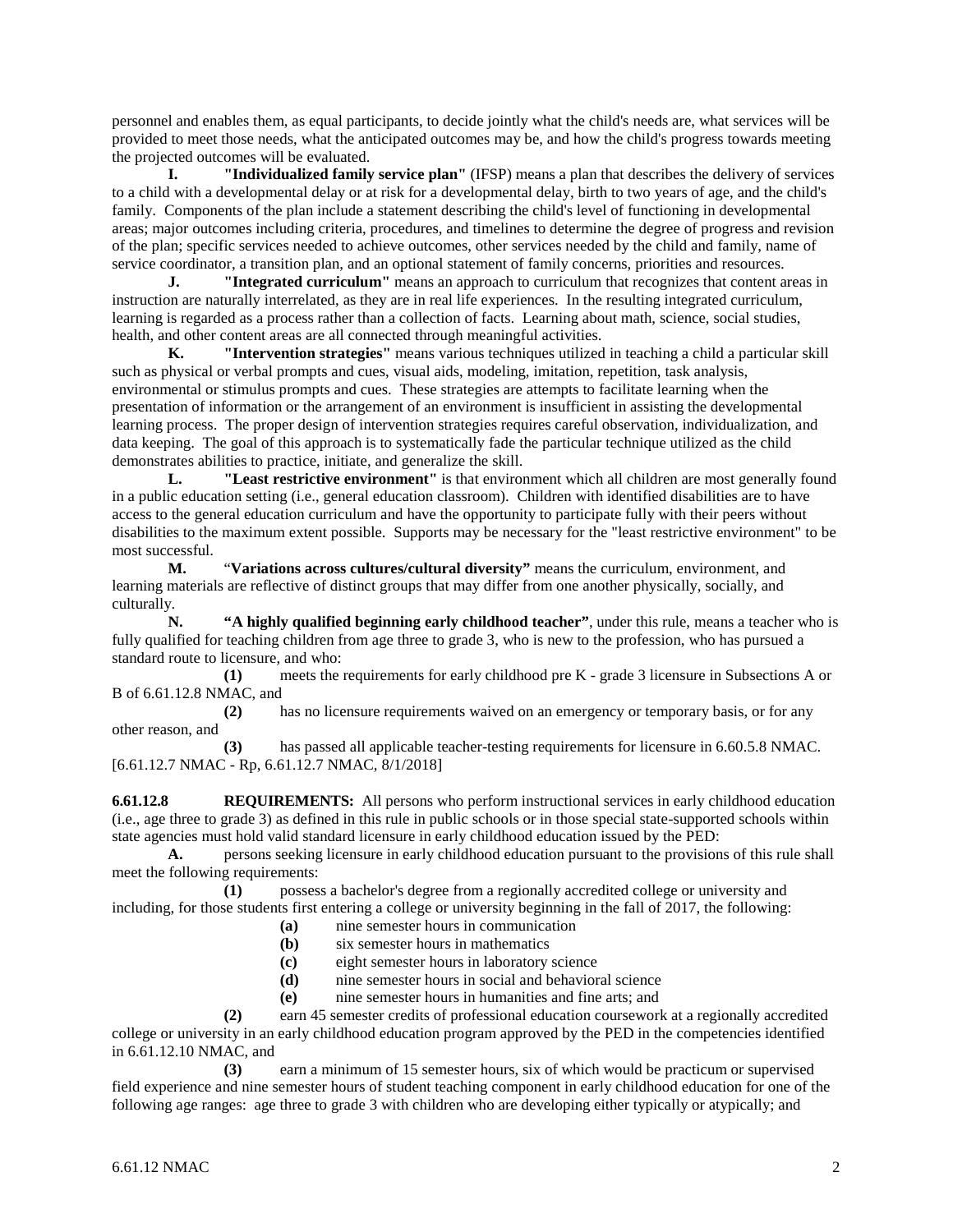**(a)** earn at least 135 contact hours of practicum or supervised field experience at a developmental stage (s) other than the stage selected for student teaching set forth in Paragraph (3) above; or

**(b)** evidence of three years of documented, verified, satisfactory work experiences with at least two of the age ranges set forth in Paragraph (3) of Subsection A of 6.61.8.8 NMAC above at a center accredited by the national academy of early childhood programs, a postsecondary laboratory early care and education setting, or an early childhood program accredited by the PED; and

**(4)** in addition to the requirements specified in Paragraphs (1), (3) and (5) Subsection A of 6.61.12.8 NMAC, six hours in the teaching of reading for those who have first entered any college or university on or after August 1, 2001 regardless of when they graduate or earn their degree; and

**(5)** pass all required portions of the New Mexico teacher assessment (NMTA) or any successor teacher examination adopted by the PED; and

**(6)** satisfy the requirements of a highly qualified beginning early childhood teacher if new to the profession after June 30, 2006, or

**B.** possess valid certificate issued by the national board for professional teaching standards for the appropriate grade level and type.

[6.61.12.8 NMAC - Rp, 6.61.12.8 NMAC, 8/1/2018]

**6.61.12.9 [RESERVED]**

[6.61.12.9 NMAC - Rp, 6.61.12.9 NMAC, 8/1/2018]

#### **6.61.12.10 REFERENCED MATERIAL: COMPETENCIES FOR EARLY CHILDHOOD EDUCATION**

**A.** Child growth, development, and learning: Foundations for all learning are established during early childhood. Biological-physical, social, cultural, emotional, cognitive, and language domains are inherently intertwined in growth and development. Early childhood professionals must understand this process of development and the adult's role in supporting each child's growth, development, and learning.

**(1)** Incorporate understanding of developmental stages, processes, and theories of growth, development, and learning into developmentally appropriate practice.

**(2)** Demonstrate knowledge of the interaction between maturation and environmental factors that influence physical, social, emotional, cognitive, and cultural domains in the healthy development of each child.

**(3)** Demonstrate knowledge of the significance of individual differences in development and learning. Demonstrate knowledge of how certain differences may be associated with rate of development and developmental patterns associated with developmental delays or specific disabilities.

**(4)** Demonstrate knowledge of the similarities between children who are developing typically and those with diverse abilities.

**(5)** Provide a variety of activities that facilitate development of the whole child in the following areas: physical/motor, social/emotional, language/cognitive and adaptive/living skills.

**(6)** Apply knowledge of cultural and linguistic diversity and the significance of sociocultural and political contexts for development and learning and recognize that children are best understood in the contexts of family, culture, and society.

**(7)** Demonstrate knowledge of the many functions that language serves in the cognitive, social, and emotional aspects of development in the formative years.

**(8)** Demonstrate knowledge of the developmental sequence of language and literacy, including the influence of culture and home factors.

**(9)** Demonstrate knowledge of how children acquire and use verbal, non-verbal, and alternative means of communication.

**(10)** Demonstrate knowledge of the relationship among emotions, behaviors, and communication skills to assist children in identifying and expressing their feelings in appropriate ways.

**(11)** Use appropriate guidance to support the development of self-regulatory capacities in young children.

**B.** Health, safety and nutrition: Early childhood professionals promote physical and mental health and appropriate nutrition and provide an emotionally and physically safe environment for young children in partnership with their families. Sound health, safety, and nutritional practices provide the foundation for development and learning. Good nutrition is critical to the overall development of young children. Meals and snacks encourage good nutrition and eating habits. A safe environment prevents and reduces injuries for young children who are only beginning to recognize dangerous situations.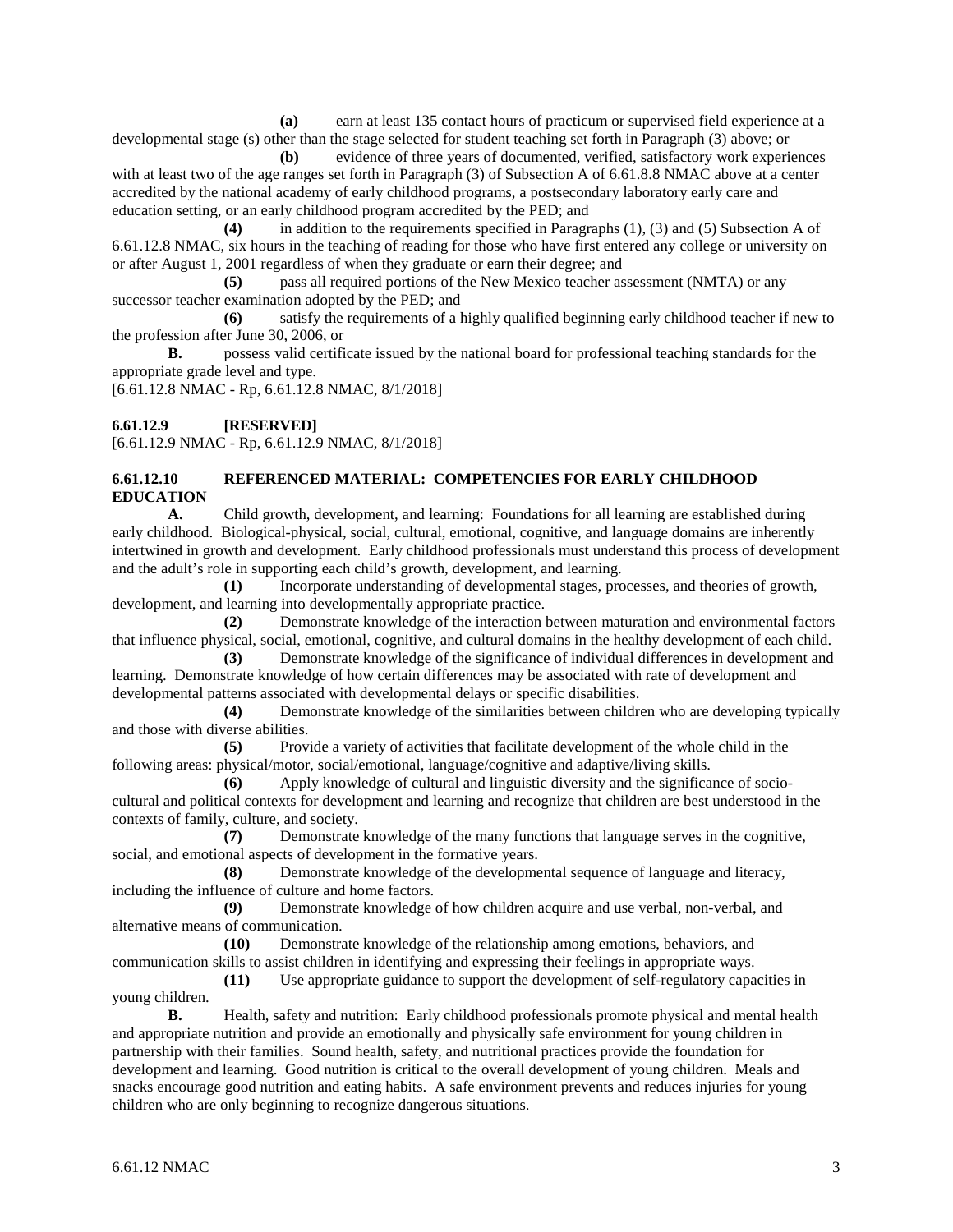**(1)** Recognize and respond to each child's physical health, intellectual and emotional wellbeing, and nutritional and safety needs.

**(2)** Articulate an understanding of indoor and outdoor learning environments that provide opportunities for children to put into practice healthy behaviors (physically, socially, and emotionally).

**(3)** Use appropriate health appraisal and management procedures and makes referrals when necessary.

**(4)** Recognize signs of emotional distress, child abuse, and neglect in young children and use procedures appropriate to the situation, such as initiating discussions with families, referring to appropriate professionals, and, in cases of suspected abuse or neglect, reporting to designated authorities.

**(5)** Establish an environment that provides opportunities and reinforcement for children's practice of healthy behaviors that promote appropriate nutrition and physical and psychological well-being.

**(6)** Provide a consistent daily schedule for rest/sleep, as developmentally appropriate.

**(7)** Implement health care and educational activities for children and families based on health and nutritional information that is responsive to diverse cultures.

**(8)** Assist young children and their families, as individually appropriate, in developing decision- making and interpersonal skills that enable them to make healthy choices and establish health-promoting behaviors.

**C.** Family and community collaboration: Early childhood professionals are committed to familycentered practices. They maintain an open, friendly, and collaborative relationship with each child's family, encouraging family involvement, and supporting the child's relationship with their family. The diverse cultures and languages representative of families in New Mexico's communities are honored.

families.

**(1)** Demonstrate knowledge and skill in building positive, reciprocal relationships with

**(2)** Articulate an understanding of a safe and welcoming environment for families and community members.

**(3)** Develop and maintain ongoing contact with families through a variety of communication strategies.

**(4)** Demonstrate knowledge of and respect for variations across cultures, in terms of family strengths, expectations, values, and child-rearing practices.

**(5)** Articulate understanding of the complexity and dynamics of family systems.

**(6)** Demonstrate understanding of the importance of families as the primary educator of their

child.

**(7)** Demonstrate the ability to incorporate the families' desires and goals for their children into classroom or intervention strategies.

**(8)** Develop partnerships with family members to promote early literacy in the home.

**(9)** Involve families and community members in contributing to the learning environment.

**(10)** Establish partnerships with community members in promoting literacy.

**(11)** Demonstrate ability to communicate to families the program's policies, procedures, and those procedural safeguards that are mandated by state and federal regulations.

**(12)** Apply knowledge of family theory and research to understand family and community characteristics including socioeconomic conditions; family structures, relationships, stressors, and supports (including the impact of having a child with diverse abilities); home language and ethnicity.

**(13)** Demonstrate knowledge of and skill to access community resources that assist families and contribute directly or indirectly to children's positive development such as mental health services, health care, adult education, native and English language instruction, and economic assistance.

**D.** Developmentally appropriate content: Early childhood professionals demonstrate knowledge of child development and learning, as well as content knowledge, both in terms of academic disciplines and in terms of interdisciplinary integration. Their approach to curriculum content emerges from multiple sources, such as play and exploration, and is appropriate for the ages and developmental levels of the children with whom they work. Content includes, but is not limited to, the arts, literacy, mathematics, physical education, health, social studies, science, and technology. Children's initial experiences with these content areas form the foundation for later understanding and success.

**(1)** Demonstrate knowledge of relevant content for young children and developmentally appropriate ways of integrating content into teaching and learning experiences for children from age three to grade 3.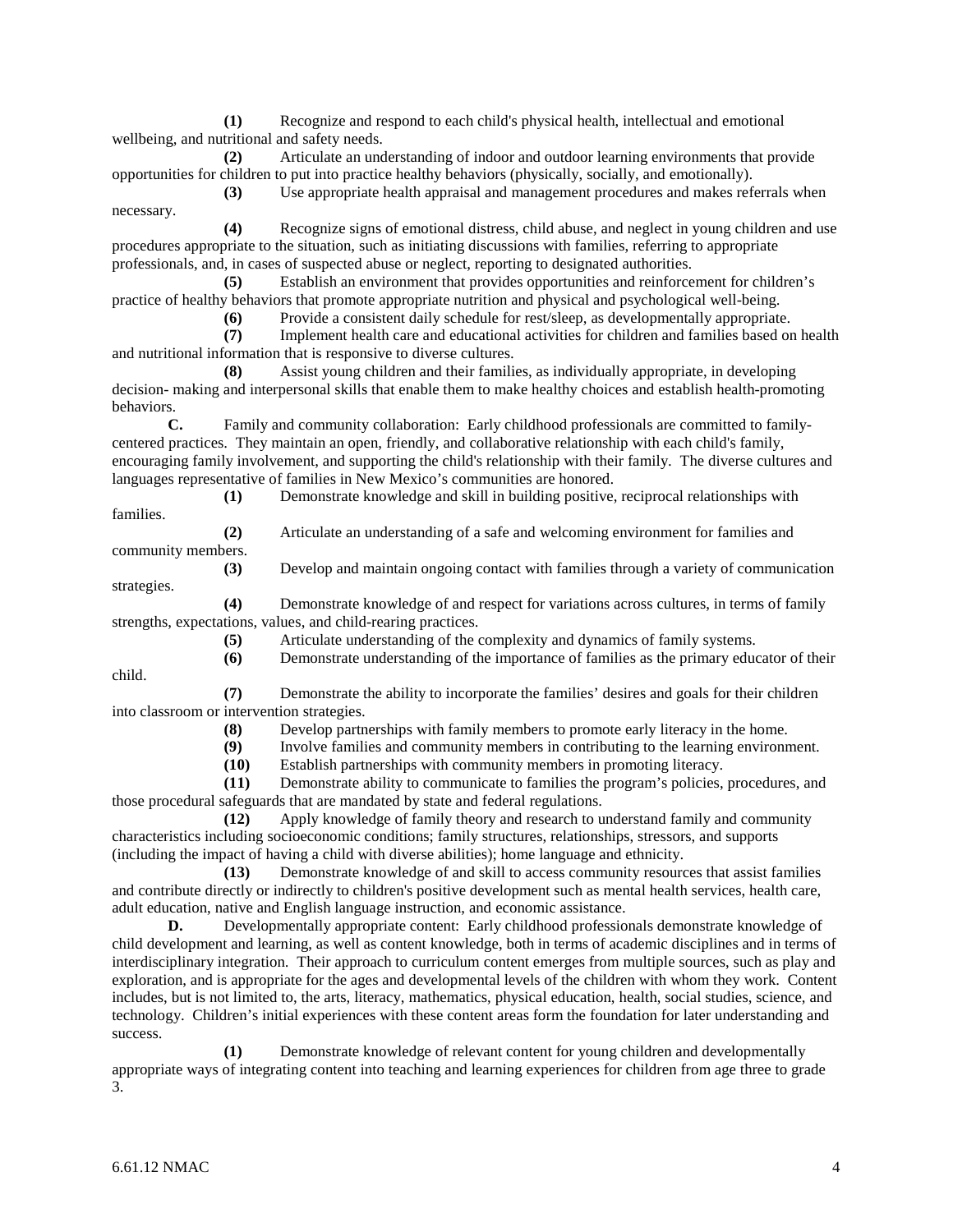**(2)** Demonstrate the integration of knowledge of how young children develop and learn with knowledge of the concepts, inquiry tools, and structure of content areas appropriate for different developmental levels.

**(3)** Demonstrate knowledge of what is important in each content area, why it is of value, and how it links with earlier and later understandings within and across areas.

**(4)** Demonstrate knowledge of the language, reading, and writing components of emergent literacy at each developmental level.

**(5)** Develop, implement, and evaluate an integrated curriculum that focuses on children's development and interests, using their language, home experiences, and cultural values.

**(6)** Adapt content to meet the needs of each child, including the development of individualized family service plans (IFSP) or individualized education plans (IEP) for children with diverse abilities through the team process with families and other team members.

**(7)** Provides and uses anti-bias materials/literature and experiences in all content areas of the curriculum.

**E.** Learning environment and curriculum implementation: Teaching and learning with young children is a complex process embedded in relationships. These teaching and learning relationships provide the scaffold for jointly constructing meanings about self, others, and the world. Early childhood professionals use their child development knowledge, their knowledge of developmentally appropriate practices, and their content knowledge to design, implement, and evaluate experiences that promote optimal development and learning for all children from birth to eight years. In addition, their use of observations is grounded in a thorough understanding of children's families, cultures, and communities. Early childhood professionals encourage young children's problem solving, critical thinking, and academic and social competence within a supportive and challenging learning environment. These challenging teaching and learning experiences build children's confidence in themselves as competent learners.

**(1)** Demonstrate knowledge of varying program models and learning environments that meet the individual needs of all young children, including those with diverse abilities.

**(2)** Create environments that encourage active involvement, initiative, responsibility, and a growing sense of autonomy through the selection and use of materials and equipment that are suitable to individual learning, developmental levels, diverse abilities, and the language and cultures in New Mexico.

**(3)** Demonstrate knowledge and skill in the use of developmentally appropriate guidance techniques and strategies that provide opportunities to assist children in developing positive thoughts and feelings about themselves and others through cooperative interaction with peers and adults.

**(4)** Create and manage inclusive learning environments that provide individual and cooperative opportunities for children to construct their own knowledge through various strategies that include decision-making, problem solving, and inquiry experiences.

**(5)** Demonstrate understanding that each child's creative expression is unique and can be encouraged through diverse ways, including creative play.

**(6)** Plan blocks of uninterrupted time for children to persist at self-chosen activities, both indoors and out.

**(7)** Demonstrate understanding of the influence of the physical setting, schedule, routines, and transitions on children and use these experiences to promote children's development and learning.

**(8)** Use and explain the rationale for developmentally appropriate methods that include play, small group projects, open-ended questioning, group discussion, problem solving, cooperative learning, and inquiry experiences to help young children develop intellectual curiosity, solve problems, and make decisions.

**(9)** Create and manage a literacy-rich environment that is responsive to each child's unique path of development.

**(10)** Use a variety of language strategies during adult-child and child-child interactions and facilitate communication and dialogue of expressive language and thought.

**(11)** Demonstrate a variety of developmentally appropriate instructional strategies that facilitate the development of emergent literacy skills.

**(12)** Demonstrate knowledge of developmentally appropriate uses of technology, including assistive technology.

**(13)** Demonstrate the ability to work collaboratively with educational assistants, volunteers, and others to individualize the curriculum and to meet program goals.<br>(14) Demonstrate effective written and oral com

**(14)** Demonstrate effective written and oral communication skills when working with children, families, and early care, education, and family support professionals.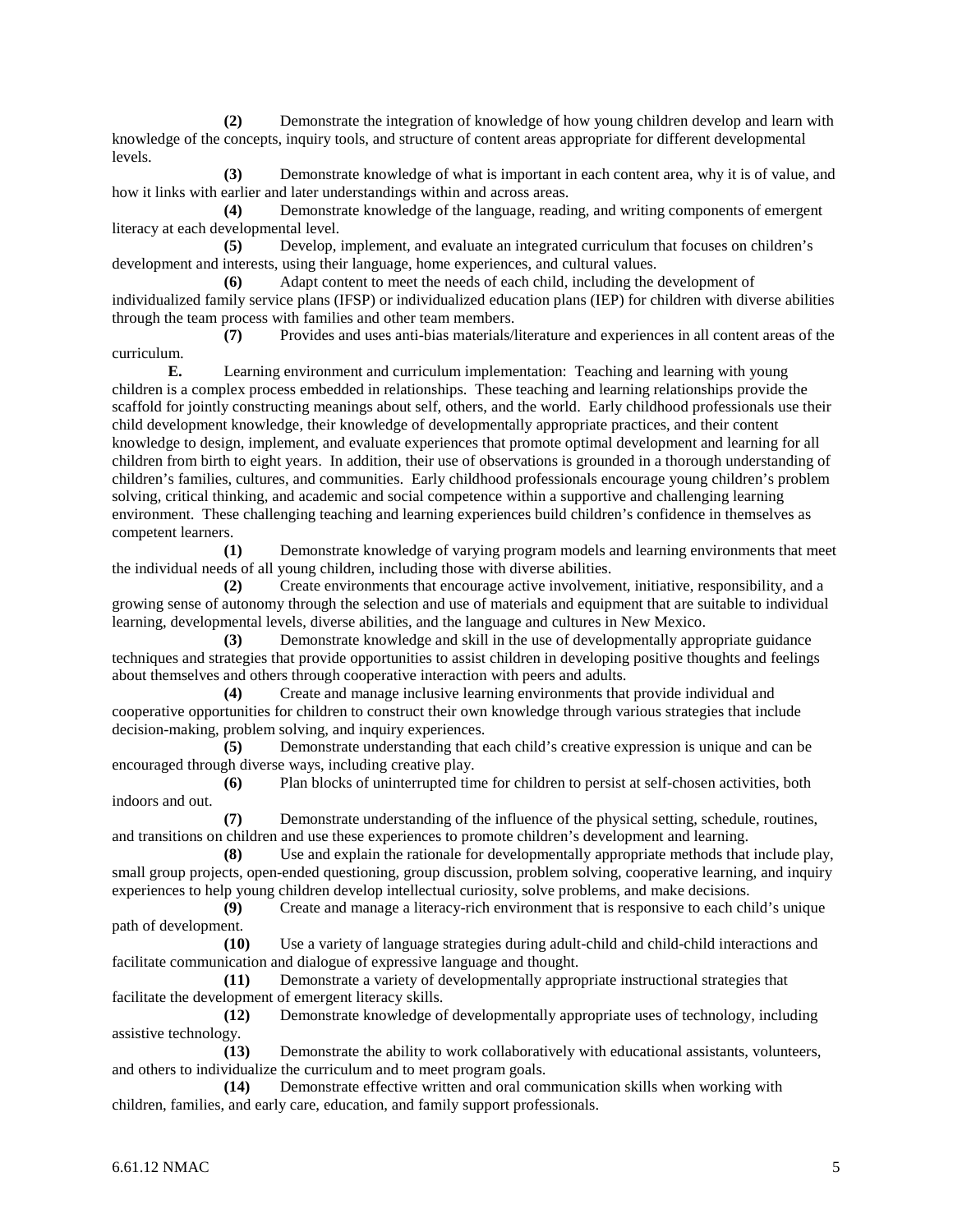**F.** Assessment of children and evaluation of programs: Early childhood professionals must develop knowledge of diverse assessment approaches, including observational skills. They use appropriate ongoing documentation and report information to families and professionals. Appropriate early childhood assessment is responsive to cultural and linguistic differences. It includes information from multiple sources, e.g., observations, checklists, interviews, and both formal and informal standardized measures in diverse settings for making educational decisions about children. The assessment data gathered from multiple sources that has a major impact on children should be made by a team of family members, teachers, and other professionals. In addition, early childhood professionals engage in systematic, ongoing evaluation of their programs.

**(1)** Demonstrate ability to choose valid tools that are developmentally, culturally, and linguistically appropriate; use the tools correctly; make appropriate referrals; and interpret assessment results, with the goal of obtaining valid, useful information to inform practice and decision-making.

**(2)** Demonstrate knowledge of maintaining appropriate records of children's development and behavior that safeguard confidentiality and privacy.

**(3)** Demonstrate knowledge of the educator's role as a participating member of the assessment process as described and mandated by state and federal regulations for individual family service plans (IFSP) and individual education plans (IEP).

**(4)** Demonstrate understanding of the influences of environmental factors, cultural/linguistic differences, and diverse ways of learning on assessment outcomes.

**(5)** Involve the family and, as appropriate, other team members in assessing the child's development, strengths, and needs in order to set goals for the child.

**(6)** Articulate an understanding of the distinctions and definitions of assessment concepts (e.g., authentic, screening, diagnostic assessment, standardized, testing, accountability assessment).

**(7)** Apply understanding of assessment concepts toward selection of appropriate formal assessment measures, critiquing the limitations of inappropriate measures, and discussing assessment issues as part of interdisciplinary teams.

**(8)** Articulate an understanding that responsible assessment is legally and ethically grounded and guided by sound professional standards. It is collaborative and open with the goal of supporting diverse children and families.

**(9)** Demonstrate knowledge of assessment techniques, interpretation of assessment information in the application of this data to curriculum development or intervention planning.

**(10)** Demonstrate knowledge of a variety of techniques and procedures to evaluate and modify program goals for young children and their families.

**(11)** Demonstrate knowledge and use of program evaluation to ensure comprehensive quality of the total environment for children, families, and the community.

**(12)** Use both self and collaborative evaluations as part of ongoing program evaluations. **G.** Professionalism: Professionalism is built upon individual integrity, responsibility, and ethical practices that demonstrate a profound respect for all children and their families. Early childhood professionals embrace a multicultural perspective that is responsive to individuals in culturally diverse communities in New Mexico. Professionals make decisions based upon knowledge of early childhood theories and practices that recognize diversity of ability, developmental level, and family characteristics. Early childhood professionals advocate for excellence in early childhood programs and participate in ongoing professional development to enhance their knowledge and skills.

**(1)** Adhere to early childhood professional codes of ethical conduct and issues of confidentiality.

**(2)** Demonstrate knowledge of federal, state, and local regulations and public policies regarding programs and services for children birth to eight years of age.

**(3)** Demonstrate understanding of conditions of children, families, and professionals; the historical and current issues and trends; legal issues; and legislation and other public policies affecting children, families, and programs for young children and the early childhood profession.

**(4)** Demonstrate critical reflection of one's own professional and educational practices from community, state, national, and global perspectives.

**(5)** Demonstrate understanding of the early childhood profession, its multiple, historical, philosophical and social foundations, and how these foundations influence current thought and practice.

**(6)** Demonstrate a commitment to leadership and advocacy for excellence in programs and services for young children and their families.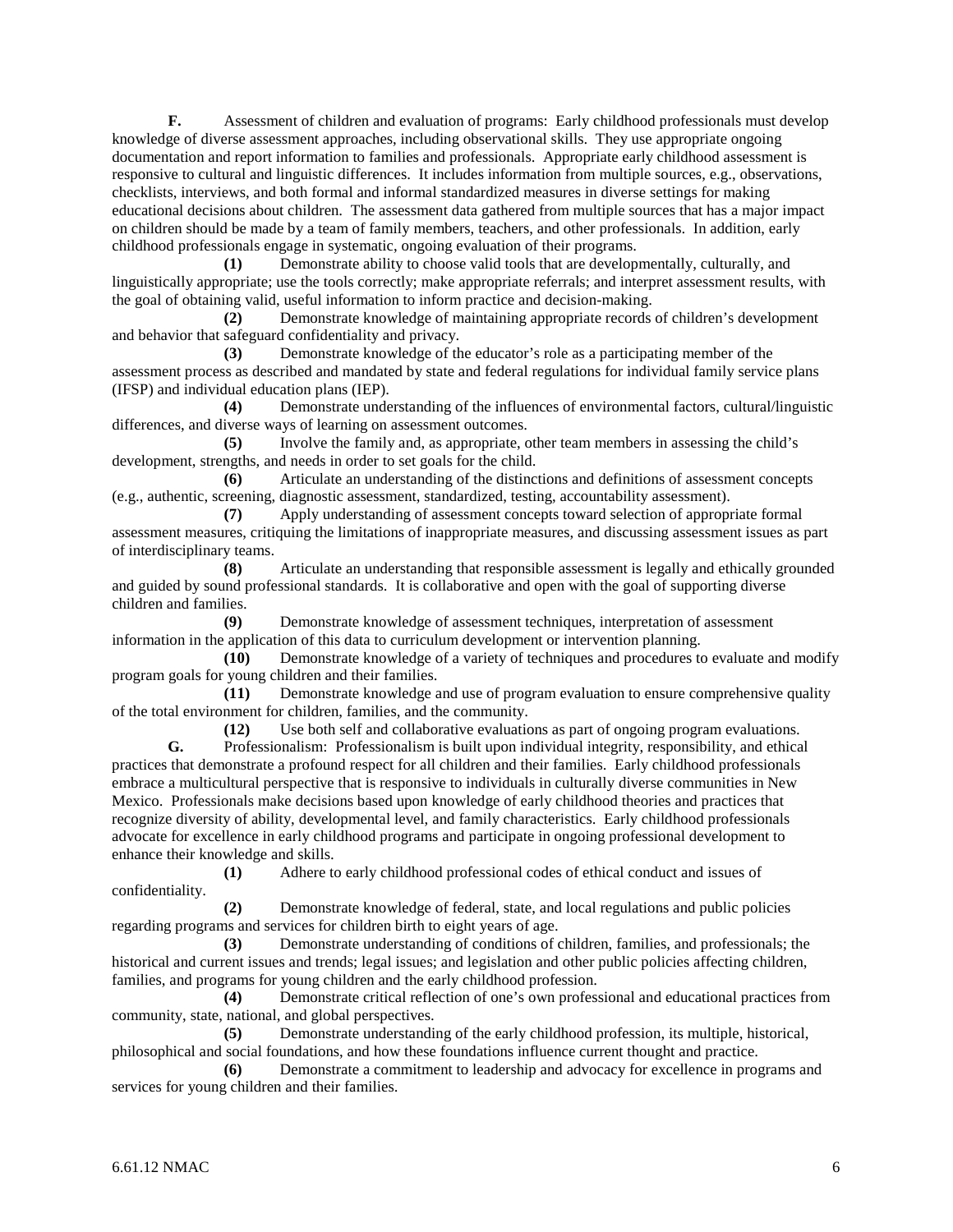**(7)** Demonstrate knowledge in technology resources to engage in ongoing professional

development.

**H.** Knowledge of Content: Early childhood teachers demonstrate content knowledge and knowledge of child development and learning both in terms of academic disciplines and interdisciplinary integration. Early childhood professionals demonstrate content knowledge including, but not limited to, the arts, literacy, mathematics, social studies, science, and technology. Early childhood teachers understand that children's initial experiences with these content areas form the foundation for later understanding and success. Thus early childhood teachers develop, implement, and evaluate a content-rich, integrated curriculum that focuses on children's development and interests, using their language, home experiences, and cultural values.

**(1)** Reading and language arts

**(a)** Demonstrate an understanding of the foundations of reading and language including research on children's literacy development, the relationship between oral and written language, and how children learn to speak, read, write, and listen.

**(b)** Demonstrate knowledge of the cultural, linguistics, environmental, and physiological factors in reading and language arts development.

**(c)** Articulate characteristics of proficient and non-proficient readers and the teacher's role in support of all literacy development.

**(d)** Demonstrate an understanding of language structure including graphophonics, semantics, syntax, and pragmatics systems.

**(e)** Demonstrated understandings of the use of classroom reading assessment to understand students' instructional needs and modify instruction appropriately.

**(f)** Link assessment and instruction to New Mexico language arts content standards, benchmarks and performance standards.

**(g)** Apply strategies of differentiated instruction based on the needs of children in all areas of literacy development including oral language development.

rapidly.

**(h)** Facilitate activities to develop fluency; the ability to read text accurately and

**(i)** Facilitate vocabulary development, including both explicit instruction and indirect vocabulary development through authentic literature, cultural relevancy, and students' experiences.

**(j)** Facilitate comprehension strategies, including: instruction on predicting, rereading, questioning, sequencing, summarizing, retelling, reading for pleasure and analytical and critical reading, activities to develop fluency, the ability to read text accurately and rapidly; and study strategies.

**(k)** Facilitate writing instruction, including different types of writing for different audiences and purposes, spelling generalizations; grammar instruction within authentic contexts; and writing processes, including drafting, revising, and editing;

**(l)** demonstrate knowledge of how children develop literacy through the use of culturally relevant pedagogy that promotes an understanding of the importance of resources students bring to the classroom; evaluation of text for quality, cultural, and linguistic appropriateness; and the creation of opportunities for students to consider, respond to and discuss spoken and written materials including children's literature, nonfiction, technological media, stories, poems, biographies, texts from various subject areas.

**(2)** Mathematics

**(a)** Demonstrate an understanding and apply the following mathematical concepts: **(i)** the arithmetic of real numbers and their subsets of rational numbers,

integers, and whole numbers including a large repertoire of interpretations of the four basic operations and ways they can be applied, and an understanding of place value and its implications for ordering numbers and estimation; **(ii)** three dimensional geometry based on the concept of distance, and two

dimensional geometry as a method of drawing plans and representing three dimensional objects;

**(iii)** measurement of length, perimeter, area, time, weights, and temperature;

**(iv)** handling money problems such as cost and unit price.

**(b)** Demonstrate understanding and skill in the constructions of solids,

measurements of their volumes and surface areas, drawing their projections, and making plans for their construction; defining relevant variables and writing formulas describing their relationships in problem-solving activities; and using measurement tools and appropriate techniques for recording data and displaying results.

**(c)** Facilitate curriculum with open-ended activities that promote children's expansion of the material learned, and in which children learn to use a variety of mathematical skills and concepts, including problem solving, reasoning, and logic.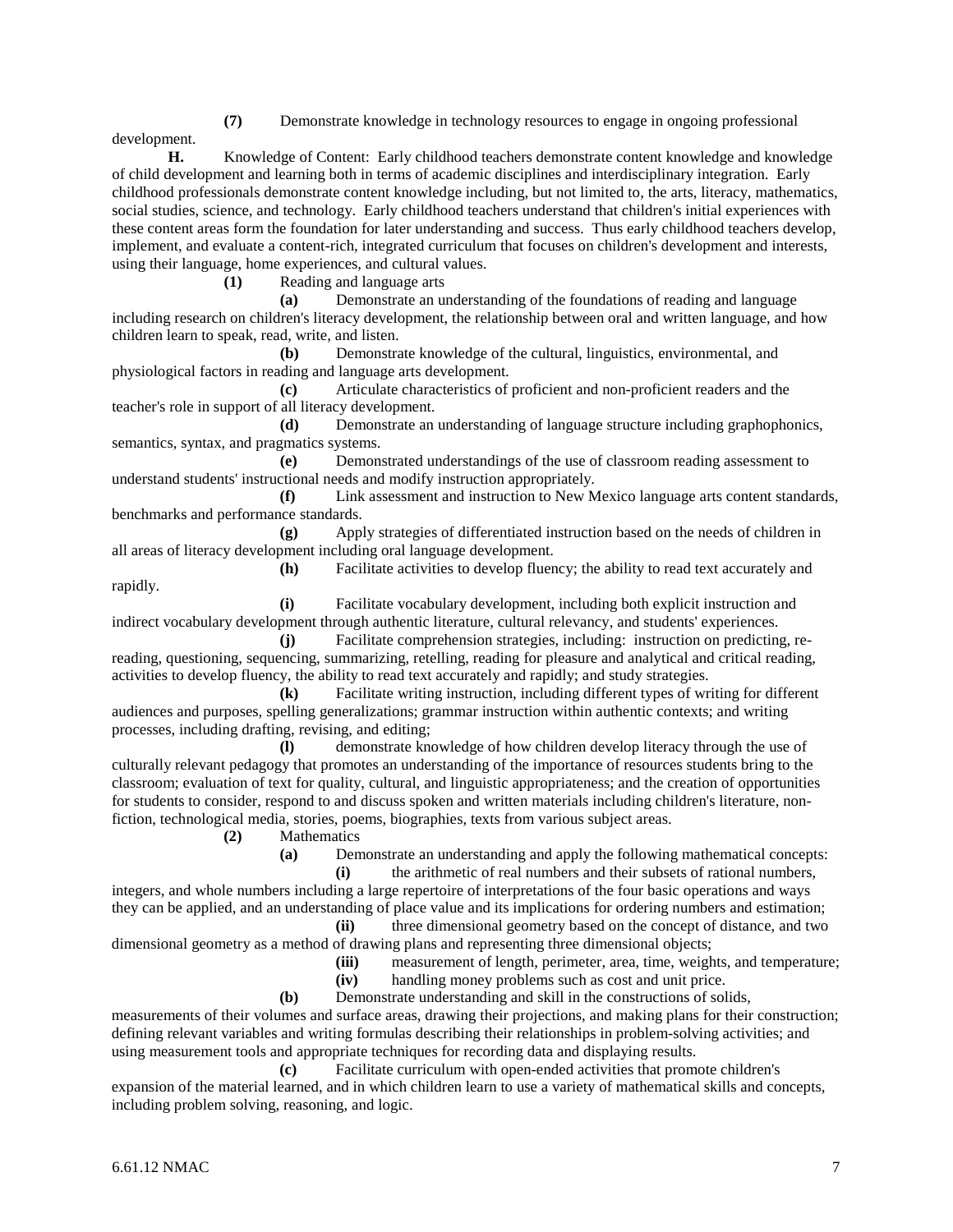**(d)** Provide opportunities for children to learn how to use tools, technology, and manipulatives in problem solving.

**(e)** Establish a classroom environment of respect for cultural diversity and gender equity in which all children develop skills in communicating, discussing, and displaying mathematical ideas. **(3)** Science

**(a)** Demonstrate understanding and apply the fundamental concepts in the subject matter of science including physical, life, and earth and space sciences as well as concepts in science and technology, science in personal and social perspectives, the history and nature of science, the unifying concepts of science, and the inquiry process scientists use in discovery of new knowledge to build a base of scientific inquiry. **(b)** Apply scientific methods to develop children's abilities to identify and

communicate a problem, and to design, implement, and evaluate a solution.

**(c)** Demonstrate the ability to integrate a variety of technologies into planned science activities. **(d)** Establish a classroom environment of respect for cultural diversity and gender

equity where all children participate fully in science learning.

**(4)** Social studies

**(a)** Demonstrate an understanding of the principles of teaching and learning processes that underline social studies concepts and can translate these into meaningful learning activities focusing on inquiry, authenticity, and collaboration.

**(b)** Demonstrates understanding that the social studies encompass history, geography, anthropology, archeology, economics, political science, psychology, sociology, and the interdisciplinary relationship of all facets of the social studies.

**(c)** Demonstrate understanding that the definition of social studies requires that children be socially aware of and are active participants in local, state, national, and global issues; and that children recognize and respect diverse local and global perspectives concerning cultures other than their own.

**(d)** Implement a variety of teaching strategies to assist children to use multiple resources including primary (e.g., documents, artifacts/regalia, direct observation, human resources, personal background) and secondary (e.g., books, newspapers, internet) as part of the inquiry/research process.

**(e)** Create curriculum experiences that provide opportunities for children to appreciate the historical development of democratic values, institutions, nations, and cultures.

**(f)** Demonstrate the ability to plan for and engage children in activities that require them to formulate, analyze, synthesize, and critique issues by using well-reasoned, clearly supported arguments, policies, and positions.

**(g)** Demonstrate the ability to plan for and engage children in the presentation of social studies knowledge using a variety of sign systems including writing, charts, graphs, maps, art, music, drama, dance, and technology.

**(5)** Fine arts and movement

**(a)** Demonstrate an understanding and implementation of arts activities such as history, art making, appreciation, and criticism through dance, music, theater, and the visual arts, appropriate to young children's developmental levels interests.

**(b)** Demonstrate knowledge of the distinctions, connections, and integration between arts disciplines and arts experiences and encourages study and active participation that leads to skill development and appreciation.

**(c)** Facilitate curriculum in which children communicate at a basic level in the four art disciplines of dance, music, theater, and visual arts, including knowledge and skills in the use of basic vocabularies, materials, tools, techniques, and thinking processes of each discipline.

**(d)** Create a classroom environment with exemplary works of art from a variety of cultures and historical periods and provide opportunities for students to discuss and respond to them.

**(e)** Demonstrate an understanding of motor skill development in young children and apply knowledge of age and developmentally appropriate psychomotor and cognitive activities.

**(f)** Create and use appropriate instructional cues and prompts for motor skills, rhythms, and physical activity.

**(g)** Apply an understanding of child development knowledge coupled with child performance data to make informed instructional decisions.

**I.** Curriculum and content knowledge